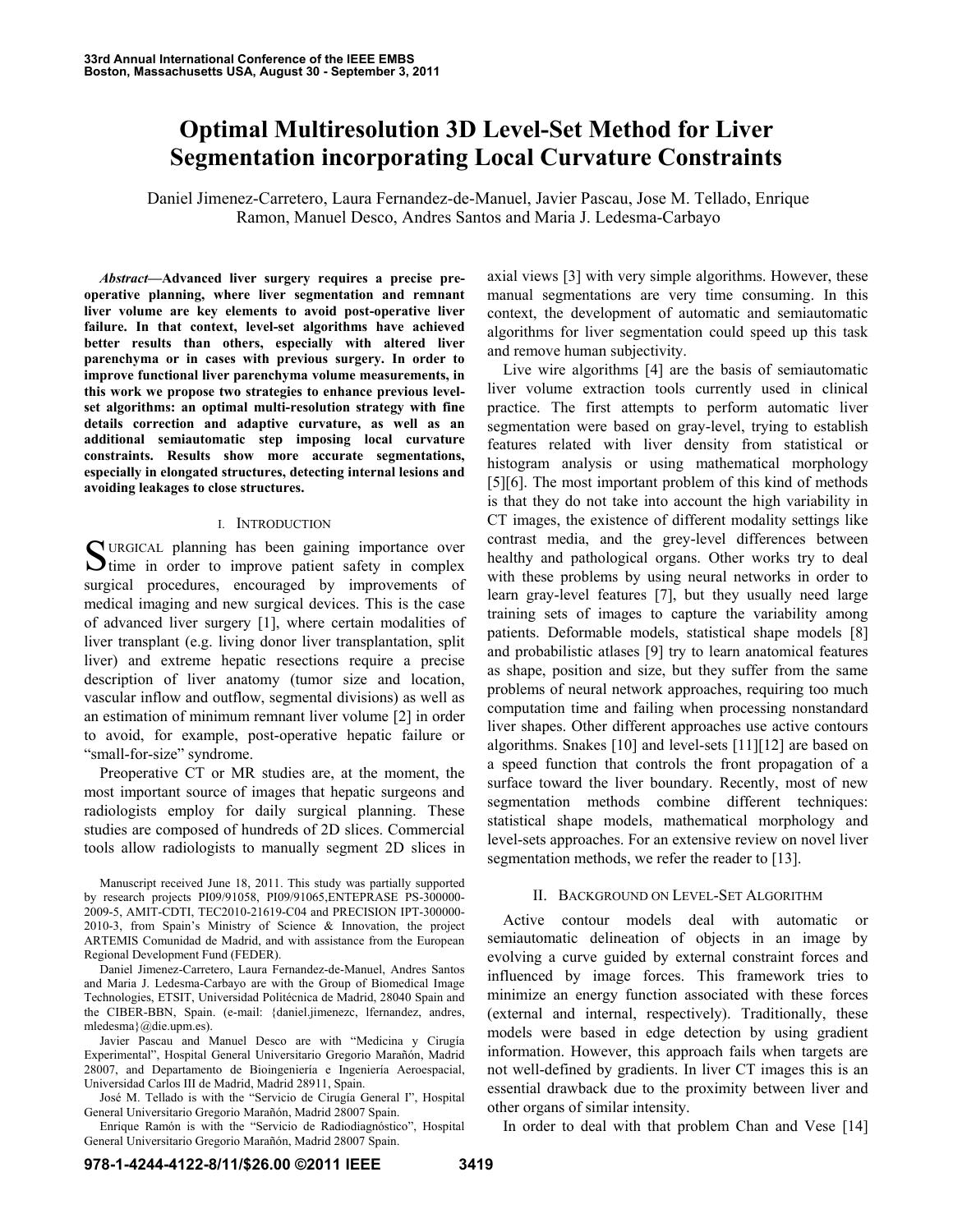proposed an active contour model that takes into account intensity values inside and outside the curve, which can be formulated using level-set techniques as follows:

$$
\frac{\phi_{i,j}^{n+1} - \phi_{i,j}^{n}}{\Delta t} = \delta_h(\phi_{i,j}^{n}) \left[ \mu \, \text{div} \left( \frac{\nabla \phi^{n}}{|\nabla \phi^{n}|} \right) - \gamma + \right. \\
\lambda_1 (u_{0,i,j} - c_1(\phi^{n}))^2 - \lambda_2 (u_{0,i,j} - c_2(\phi^{n}))^2 \right]
$$
 (1)

where  $\phi$  represents the contour,  $u_0$  is the image,  $c_1$  and  $c_2$  are the averages of  $u_0$  inside and outside the contour respectively,  $\mu \geq 0$ ,  $\gamma \geq 0$ ,  $\lambda_1, \lambda_2 > 0$  are fixed parameters,  $\Delta t$  and *h* are the time and space steps respectively and  $div(\nabla \phi^n / |\nabla \phi^n|)$  introduces curvature constraints.

Nevertheless, this method works correctly only when the image is composed of two homogeneous regions with differrent textures. In CT abdominal images, liver region usually is homogeneous and well defined but the rest of the image includes several organs with different textures and intensities, compromising the correct behavior of the method.

In order to overcome this problem, Fernandez-de-Manuel et al. [15] presented a variation of this method, extended to 3D. They substitute the term that computes the intensity difference between a point and the average inside and outside the contour by a term that computes the absolute difference between these averages and include gradient information (controlled by the fixed parameter  $\rho$ ) to achieve a more robust algorithm:

$$
\frac{\phi_{i,j,k}^{n+1} - \phi_{i,j,k}^{n}}{\Delta t} = \delta_h(\phi_{i,j,k}^{n}) \left[ \mu \, div \left( \frac{\nabla \phi^n}{|\nabla \phi^n|} \right) - \gamma + \lambda_1 | u_{0,i,j,k} - \rho \nabla u_{0,j,j,k} - c_1(\phi^n) | -\lambda_2 | c_1(\phi^n) - c_2(\phi^n) | \right]
$$
\n(2)

The algorithm starts with a seed point located inside the liver and grows a surface following a multi-resolution strategy in order to reduce processing time.

This approach achieved important improvements for liver segmentation results in CT abdominal images. However, these segmentations failed occasionally by including small areas belonging to proximal structures with similar intensity and texture, such as intercostal muscle and heart. In order to avoid the contour growing into these structures, Fernandezde-Manuel et al. suggested establishing high restrictions in global curvature. As a result, elongated structures (distal part of liver left lobe, falciform ligament) were mis-segmented.

#### III. PROPOSED METHOD

In this paper, we contribute handling these difficulties with variations on (2). We propose an optimal multiresolution strategy with fine details correction and an additional step imposing local curvature constraints.

# *A. Optimal Multi-Resolution Level-Set Segmentation.*

Instead of using the same parameter values in all stages of the algorithm, we propose to change them depending on the resolution step by means of a multi-curvature, multi-growth strategy and a fine detail correction at the last multiresolution level.



Fig. 1. Segmentation results obtained by the original level-set algorithm (white) and with a Multi-Growth restriction and Multi-Curvature strategy (red contour). Elongated zones are better segmented with the proposed strategy.

The basic idea is to apply a high global curvature restriction in first steps in order to limit the active contour expansion inside the liver and decreasing the probability of leaking. At low resolutions, structures are blurred and not well defined, making the separation of different organs a hard task. As we increase the resolution, structures and boundaries are better defined and we can relax the global curvature restriction (decreasing  $\mu$ ), allowing the contour to come closer to the desired segmentation.

Contrarily, we intensify the growth restriction along the multi-resolution scheme. At first, high values of  $\lambda_I$  in (2) provide the contour with enough freedom to grow rapidly, and the gradual increment of the growth restriction in subsequent steps allows a better voxel classification inside or outside the level-set, emending mis-segmented structures.

The fusion of both strategies implies high growth of the contour in first resolution steps, limited by curvature constraints to avoid leakages, and low and controlled growth at the end with better detail detection and more accurate segmentation due to the relaxation of the global curvature restriction. The combination of both parameters improves segmentation results in elongated structures such as the distal part of liver left lobe (see Fig. 1). Thus, the fixed parameters  $\lambda_1$ ,  $\lambda_2$  and  $\mu$  turn into functions depending on time (actually, resolution step):  $\lambda_1(t), \lambda_2(t)$  and  $\mu(t)$ .

On the other hand, the level-set method implemented by Fernandez-de-Manuel et al. modifies the contour by checking voxels close to its boundary. This narrow band level-set approach is widely used because of the computation time improvement. However, this strategy combined with a multi-resolution scheme fails in the case of small structures at the inner part of the liver and far from its boundaries that are not big enough to be identified during contour growing in low resolution levels. In those cases, if the small non detected structures remain out of the narrow band, high resolution steps are not able to recover the wrong inclusion. This is the case of intraparenchymal small liver lesions and falciform ligaments, among others.

The fine details correction strategy tries to overcome this drawback by removing those voxels from the contour that have the highest intensity differences from the level-set mean intensity. Most of wrongly included structures have lower intensities than liver parenchyma, so we select a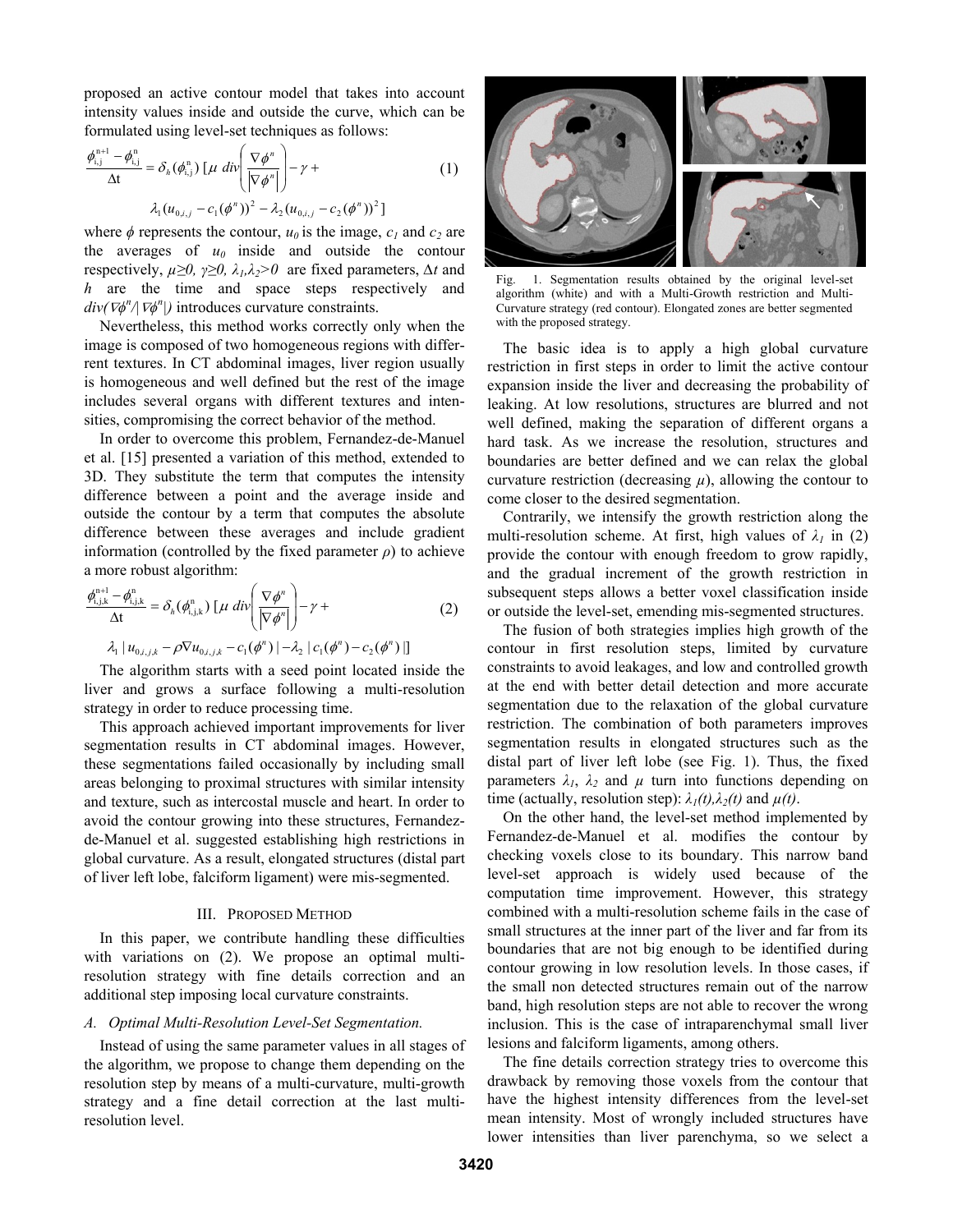

Fig. 2. Examples of livers slices with internal tumors and structures (a1, b1). Segmentations before (a2, b2) and after (a3, b3) introducing the fine details correction in the optimal multi-resolution strategy. The improvements in the detection of internal small lesions and falciform ligaments and the prevention of leakages are remarkable.

percentage of voxels with the lowest intensity, depending on the segmented volume, in order to remove them from the contour. After that, we erase as many voxels with the highest intensities as necessary to obtain the same average intensity we had at first, in order not to modify the level-set behavior.

This approach is used only before the last resolution step, so that, thanks to low global curvature constraint and high growth restriction, details can be detected and oversegmented structures can be identified. Furthermore, if some voxels are incorrectly removed, the level-set behavior will fix it in the last resolution step.

Results show internal tumors detection, a better liver lobes separation (due to detection of falciform ligaments and hepatic fissures) and decrease of leakages to proximal structures (see Fig. 2). In addition, in contrast enhanced CT images, some areas corresponding to large hepatic vessels as hepatic portal vein and upper suprahepatic veins are excluded from our results, which is the common practice by radiologists' manual segmentations of healthy parenchyma.

## *B. Local Curvature Constraints (LCC)*

Liver segmentation is particularly challenging due to the variability in size and shape, especially in cases with big lesions or with prior surgery as hepatectomies. Using a priori knowledge could be inappropriate in these scenarios, so we propose to use LCC to restrict the contour growth in specific areas. Local mean curvature constraints were used before as priors obtained from statistical analysis of training sets [16], but this method could fail in the special cases mentioned above. So we let the user apply these local constraints by marking the problematic areas interactively. These marked voxels will be the center of a 3D Gaussian function that extends and distributes the curvature restriction in space.

$$
G_{3D}(\vec{x},\sigma) = \frac{1}{(\sqrt{2\pi}\sigma)^3} \exp\left(\frac{-\left\|x\right\|^2}{2\sigma^2}\right) \tag{3}
$$

where  $\sigma$  is the standard deviation and  $|| \cdot ||$  represents the Euclidean norm. Thus, curvature restriction will be different in each voxel *x*, following the equation:

$$
C(\vec{x}) = \max(c_{\text{global}}, c_{\text{max}} \cdot \max_j (G_{3D}(\vec{x} - \vec{x}_j^0, \sigma)))
$$
(4)

where  $c_{max}$  is the maxima curvature,  $c_{global}$  the global curvature restriction in the image and  $x_j^0$  are the points marked in problematic areas corresponding to the 3D Gaussian centers.

In order to check the performance and to obtain the best values for  $c_{max}$  and  $\sigma$  (which controls the size and magnitude of the 3D Gaussian function) in each resolution step, we created simulated images that contain areas with curvature changes (see Fig. 3). The best results were obtained with Gaussian size of  $12.5x12.5x12.5$  mm<sup>3</sup> and  $c_{max} = 5$ . Thus, the function  $\mu(t)$  becomes dependent on specific points marked, *x*<sub>*j*</sub><sup>*0*</sup>, and the Gaussian parameters *c*<sub>*max*</sub></sub> and *σ*: *μ*(*t*, *x*<sub>*j*</sub><sup>*0*</sup>,*c*<sub>*max*</sub>, *σ*).

# IV. DATA AND VALIDATION

The improvements on the liver segmentation tool have been validated on seven 3D abdominal CT images with variability in liver size, shape and position, different modality settings including or excluding contrast media and diverse pathological states (livers with primary or secondary tumors, livers ongoing lobar ipsolateral atrophy and contralateral hypertrophy after portal vein embolization, relapse tumors after liver lobectomies, and liver after hepatectomies undergoing chemotherapy). Study 3 was acquired on a Philips AV Expander spiral CT and the rest of cases were acquired on a Philips Brilliance 16 slice CT scanner. Pixel spacing varied from 0.69 to 0.84 mm in each slice, and the distance between slices was 5 mm in case 3; 3 mm in cases 6 and 7, and 1 mm in the rest of cases.

In all the cases, the gold standard was the segmentation of the healthy parenchyma made manually by radiologists on 2D slices in transversal views, excluding tumors, lesions and principal vessels such as cava and portal veins, in order to obtain more accurate estimations of functional liver volume.

The new algorithm uses 4 resolution steps with #*iterations=[200,150,100,70]* and parameters *h=1*, *1/λ1=[5.5,5.5,7.5,x]* with *x*∈*{8,10,12.5}* depending on the image,  $\lambda_2 = [1, 1, 1, 1]$  and  $\mu = [1, 1, 0, 75, 0.5]$ , fixed manually.

Five metrics were used to perform the validation: volumetric overlap error (VOE), relative volume difference (RVD) and average, root mean square and maximum symmetric



Fig. 3. (a) Simulated image with local curvature distribution obtained by marking a pixel as the center of the 3D Gaussian function. (b) 3D Reconstruction of the image (yellow) and segmentation results with LCC (orange) and without it (green).